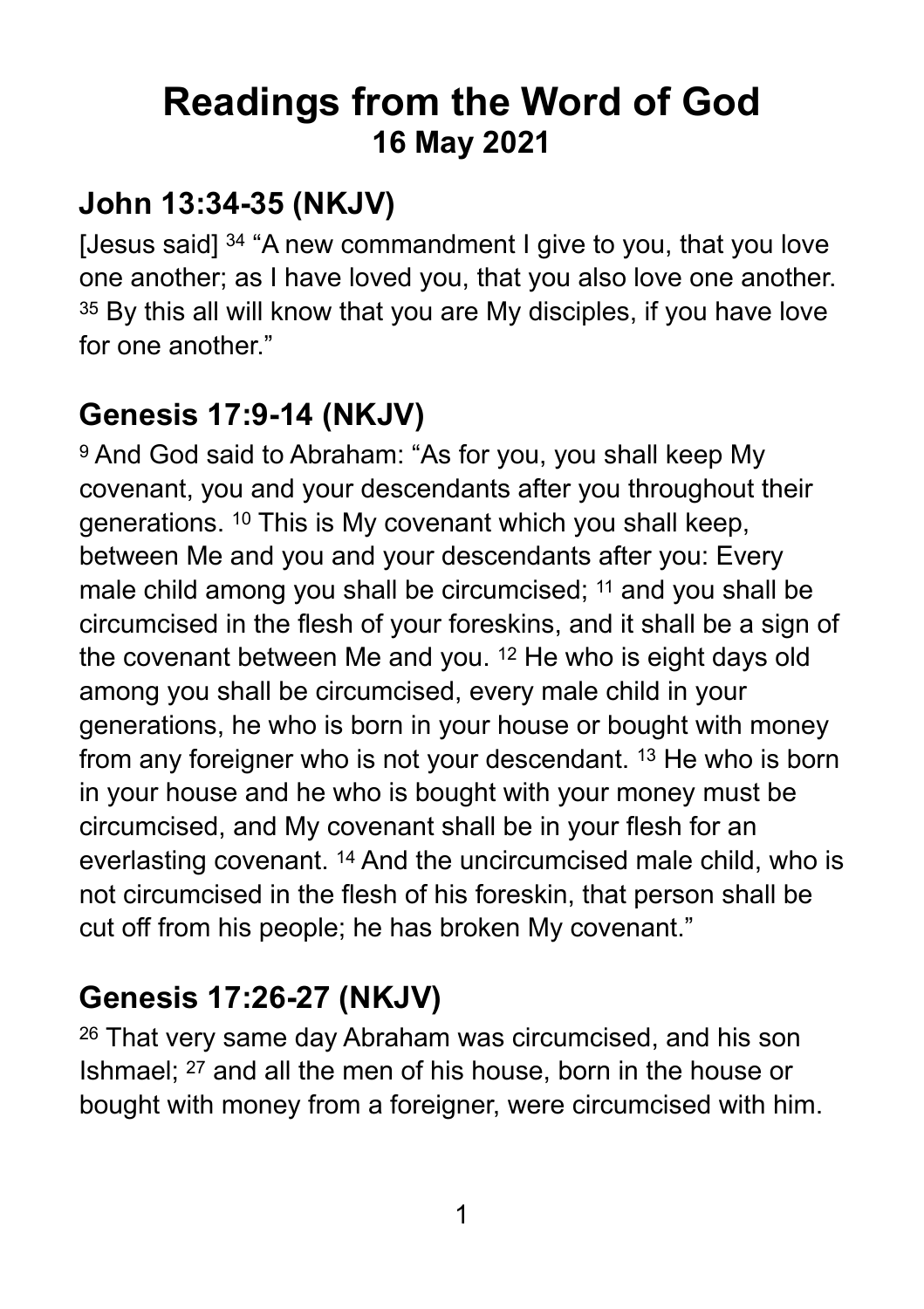#### **Matthew 28:19-20 (Kempton Project Translation, modified)**

<sup>19</sup> "Going forth, therefore, make disciples of all nations, baptising them into the name of the Father, and of the Son, and of the Holy Spirit, 20 teaching them to keep all things whatever I have commanded you…."

### *True Christianity* **§674**

Baptism Was Instituted as a Replacement for Circumcision Because Circumcision of the Foreskin Symbolized Circumcision of the Heart; the Intent Was to Have an Internal Church Replace the External Church, Which as a Whole and in Every Detail Prefigured That Internal Church ….

If we examine the succession of churches over time from ancient times to our own, we see that the former churches were external in nature. Their worship consisted of external actions that symbolized the internal practices taught by the Christian church, whose foundation the Lord laid when he was in the world, and which he is now building for the first time.

#### **Deuteronomy 10:16 (NKJV)**

16 [C]ircumcise the foreskin of your heart, and be stiff-necked no longer.

### **Deuteronomy 30:5-6 (NKJV, modified)**

5 Then Jehovah your God will bring you to the land which your fathers possessed, and you shall possess it. He will prosper you and multiply you more than your fathers. 6 And Jehovah your God will circumcise your heart and the heart of your descendants, to love Jehovah your God with all your heart and with all your soul, that you may live.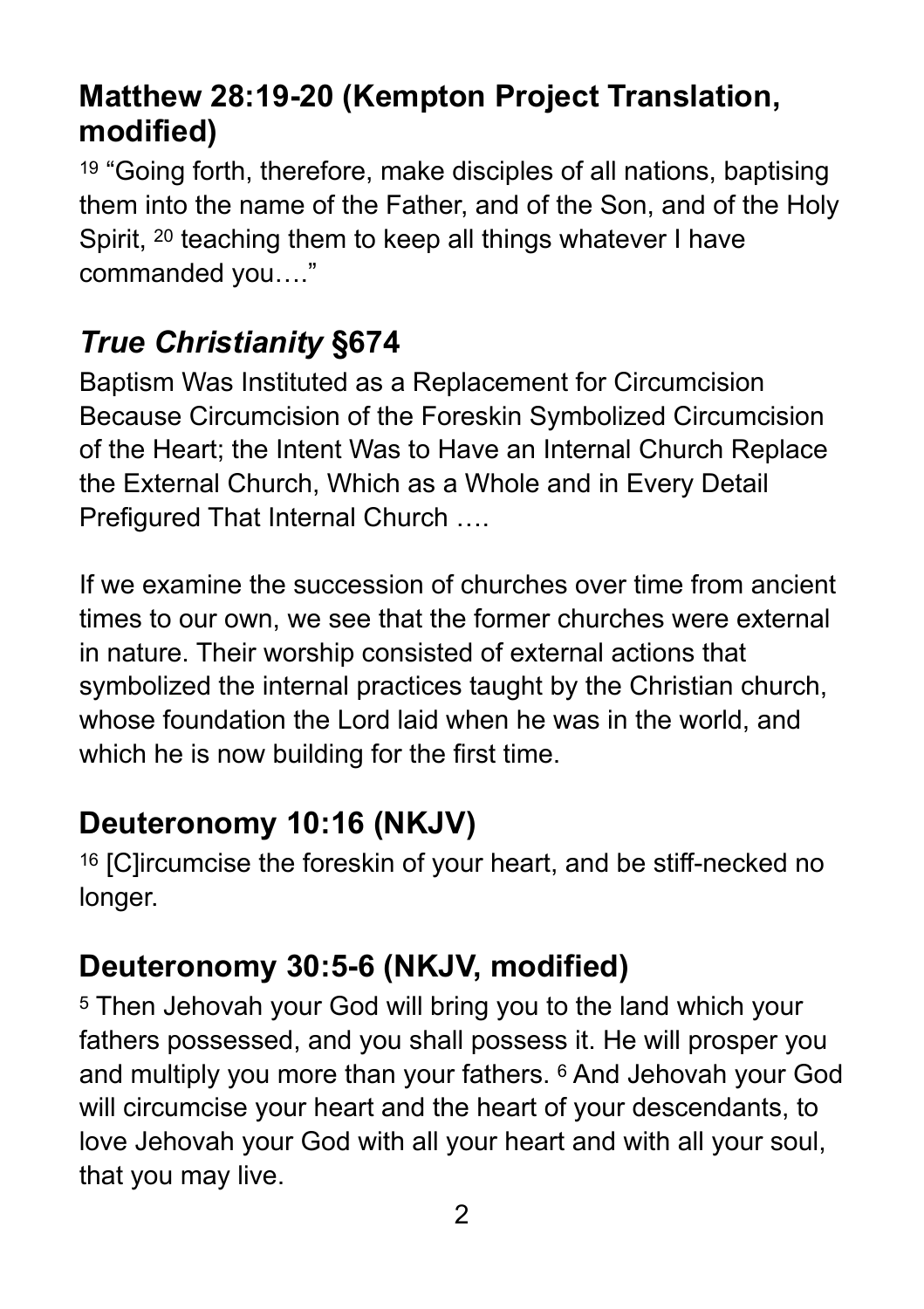### *Secrets of Heaven* **§4462:3**

[C]ircumcision meant the departure from filthy loves, namely selflove and love of the world, and the acceptance of heavenly loves, which are love to the Lord and love towards the neighbour, and so an acceptance of the Church.

### *Secrets of Heaven* **§7044**

The use of knives made of flint to carry out circumcision meant the use of the truths of faith to carry out purification from filthy kinds of love…. The reason why purification is effected by means of the truths of faith is that these truths teach what good is and also what evil is, and so what ought to be done and what ought not to be done. And when a person knows those truths and wishes to act in accordance with them, they are being led by the Lord and purified by the Lord's Divine means.

# *True Christianity* **§674**

Circumcision represented rejecting the cravings of the flesh, and therefore being purified from evils. Baptism means the same thing.

Clearly then, there are two reasons why baptism was commanded as a replacement for circumcision: (1) to differentiate the Christian church from the Jewish church; and (2) to make it more easily recognisable that the Christian church is internal in nature….

### **Matthew 18:8-9 (NKJV)**

<sup>8</sup> "If your hand or foot causes you to sin, cut it off and cast it from you. It is better for you to enter into life lame or maimed, rather than having two hands or two feet, to be cast into the everlasting